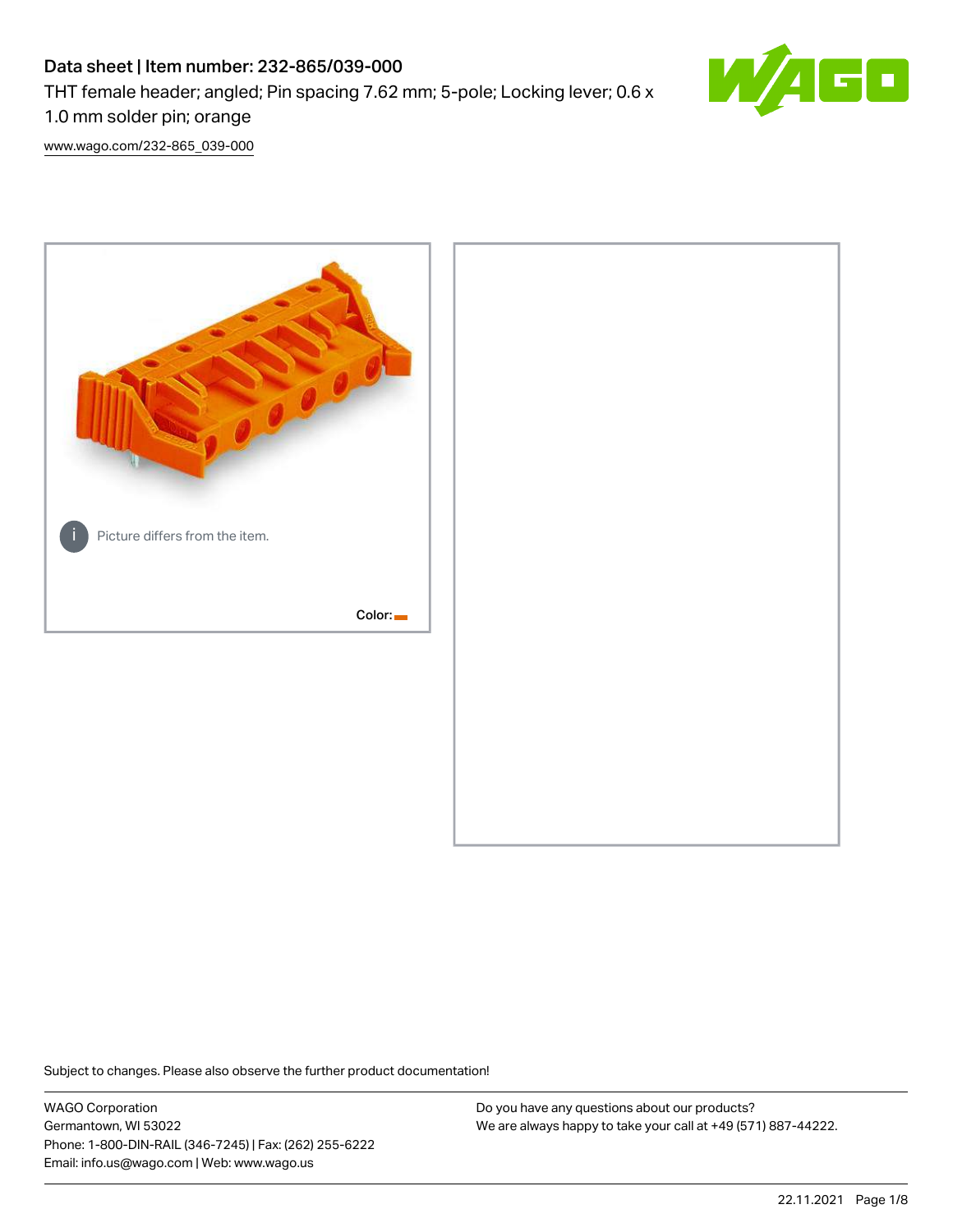

Dimensions in mm

 $L =$  (pole no.  $-1$ ) x pin spacing  $+5.08$  mm

Distance to first solder pin: 2.2 mm

2- to 3-pole female connectors – one latch only

#### Item description

- **Horizontal or vertical PCB mounting via straight or angled solder pins**
- For board-to-board and board-to-wire connections
- $\blacksquare$ Touch-proof PCB outputs
- $\blacksquare$ Easy-to-identify PCB inputs and outputs
- **Now With coding fingers**

Subject to changes. Please also observe the further product documentation!

WAGO Corporation Germantown, WI 53022 Phone: 1-800-DIN-RAIL (346-7245) | Fax: (262) 255-6222 Email: info.us@wago.com | Web: www.wago.us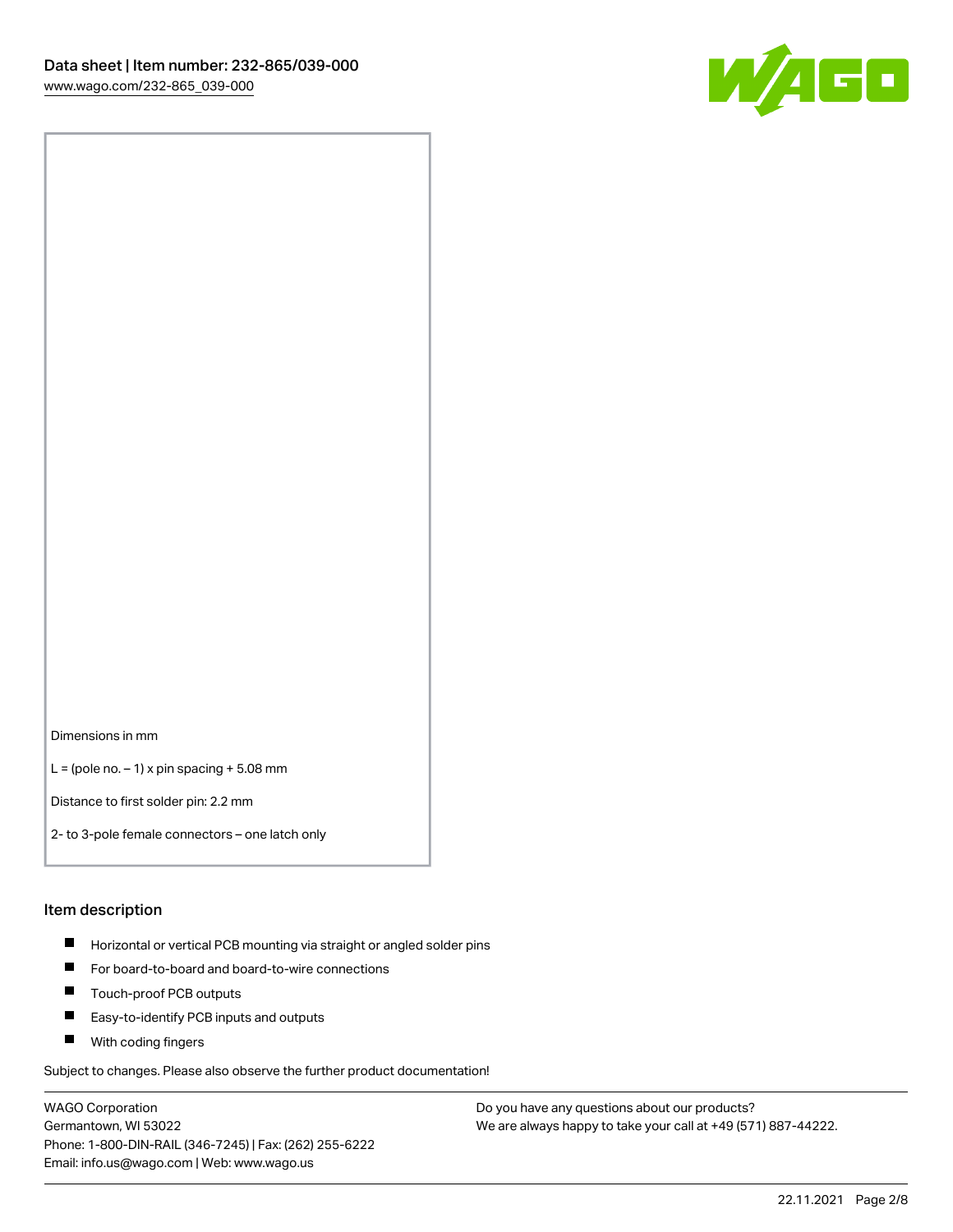

# Data

| Safety information 1 | The <i>MCS – MULTI CONNECTION SYSTEM</i> includes connectors<br>without breaking capacity in accordance with DIN EN 61984. When<br>used as intended, these connectors must not be connected<br>/disconnected when live or under load. The circuit design should<br>ensure header pins, which can be touched, are not live when<br>unmated. |
|----------------------|--------------------------------------------------------------------------------------------------------------------------------------------------------------------------------------------------------------------------------------------------------------------------------------------------------------------------------------------|
| Variants:            | Other pole numbers<br>3.8 mm pin projection for male headers with straight solder pins<br>Gold-plated or partially gold-plated contact surfaces<br>Other versions (or variants) can be requested from WAGO Sales or<br>configured at https://configurator.wago.com/                                                                        |

## Electrical data

#### IEC Approvals

| Ratings per                 | IEC/EN 60664-1                                                       |
|-----------------------------|----------------------------------------------------------------------|
| Rated voltage (III / 3)     | 500 V                                                                |
| Rated surge voltage (III/3) | 6 <sub>k</sub> V                                                     |
| Rated voltage (III/2)       | 630 V                                                                |
| Rated surge voltage (III/2) | 6 <sub>k</sub> V                                                     |
| Nominal voltage (II/2)      | 1000V                                                                |
| Rated surge voltage (II/2)  | 6 <sub>k</sub> V                                                     |
| Rated current               | 12A                                                                  |
| Legend (ratings)            | (III / 2) $\triangleq$ Overvoltage category III / Pollution degree 2 |

#### UL Approvals

| Approvals per                  | UL 1059 |
|--------------------------------|---------|
| Rated voltage UL (Use Group B) | 300 V   |
| Rated current UL (Use Group B) | 15 A    |
| Rated voltage UL (Use Group D) | 300 V   |
| Rated current UL (Use Group D) | 10 A    |

## Ratings per UL

| Rated voltage UL 1977 | 600 V |
|-----------------------|-------|
| Rated current UL 1977 |       |

Subject to changes. Please also observe the further product documentation!

| <b>WAGO Corporation</b>                                | Do you have any questions about our products?                 |
|--------------------------------------------------------|---------------------------------------------------------------|
| Germantown, WI 53022                                   | We are always happy to take your call at +49 (571) 887-44222. |
| Phone: 1-800-DIN-RAIL (346-7245)   Fax: (262) 255-6222 |                                                               |
| Email: info.us@wago.com   Web: www.wago.us             |                                                               |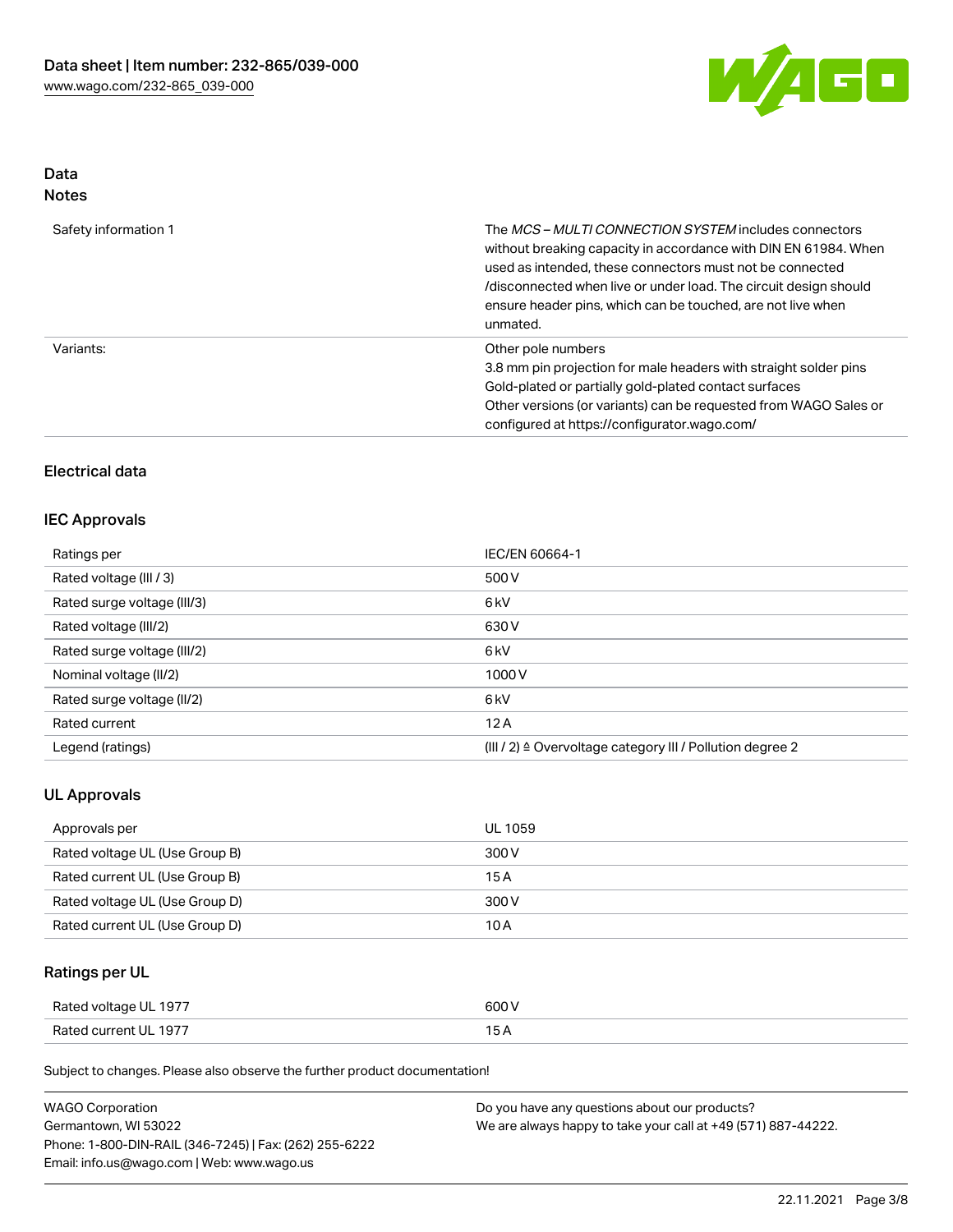

## CSA Approvals

| Approvals per                          | <b>CSA</b>            |  |
|----------------------------------------|-----------------------|--|
| Rated voltage CSA (Use Group B)        | 300V                  |  |
| Rated current CSA (Use Group B)        | 15A                   |  |
| Rated voltage CSA (Use Group D)        | 300V                  |  |
| Rated current CSA (Use Group D)        | 10A                   |  |
| <b>Connection data</b>                 |                       |  |
| Total number of potentials             | 5                     |  |
| Number of connection types             | $\mathbf{1}$          |  |
| Number of levels                       | 1                     |  |
| <b>Connection 1</b><br>Number of poles | 5                     |  |
| Physical data                          |                       |  |
| Pin spacing                            | 7.62 mm / 0.3 inch    |  |
| Width                                  | 51.36 mm / 2.022 inch |  |
| Height                                 | 16.6 mm / 0.654 inch  |  |
| Height from the surface                | 11.6 mm / 0.457 inch  |  |
| Depth                                  | 18.25 mm / 0.719 inch |  |
| Solder pin length                      | 5 <sub>mm</sub>       |  |
| Solder pin dimensions                  | $0.6 \times 1$ mm     |  |
| Drilled hole diameter with tolerance   | $1.3$ $(+0.1)$ mm     |  |

#### Plug-in connection

| Contact type (pluggable connector) | Female header |
|------------------------------------|---------------|
| Connector (connection type)        | for PCB       |
| Mismating protection               | No            |
| Mating direction to the PCB        | 0°            |
| Locking of plug-in connection      | locking lever |

## PCB contact

| PCB Contact            | тнт                                        |
|------------------------|--------------------------------------------|
| Solder pin arrangement | over the entire female connector (in-line) |

Subject to changes. Please also observe the further product documentation!

| <b>WAGO Corporation</b>                                | Do you have any questions about our products?                 |
|--------------------------------------------------------|---------------------------------------------------------------|
| Germantown. WI 53022                                   | We are always happy to take your call at +49 (571) 887-44222. |
| Phone: 1-800-DIN-RAIL (346-7245)   Fax: (262) 255-6222 |                                                               |
| Email: info.us@wago.com   Web: www.wago.us             |                                                               |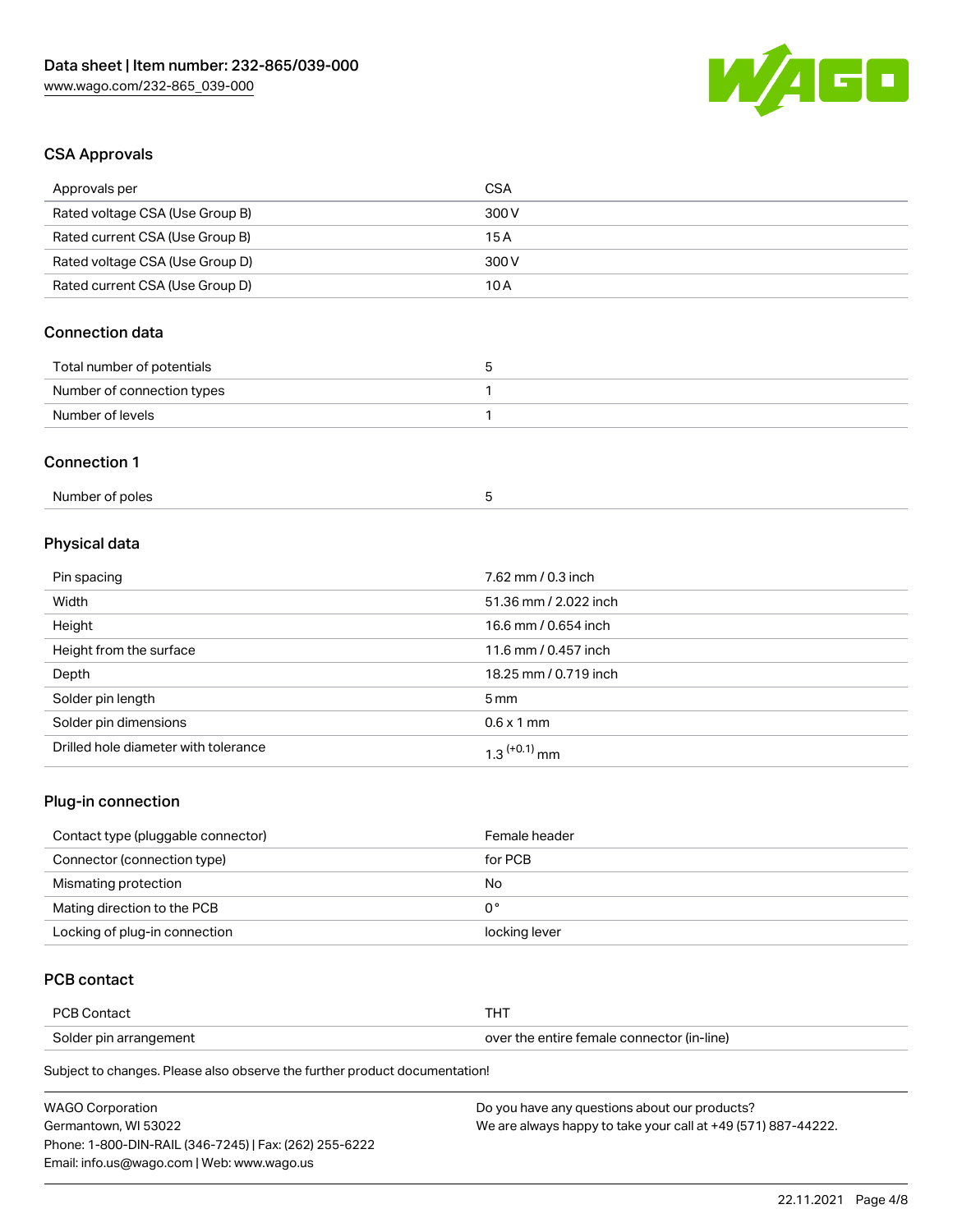

Number of solder pins per potential 1

#### Material data

| Color                       | orange           |
|-----------------------------|------------------|
| Material group              |                  |
| Insulation material         | Polyamide (PA66) |
| Flammability class per UL94 | V <sub>0</sub>   |
| Contact material            | Copper alloy     |
| Contact plating             | tin-plated       |
| Fire load                   | $0.129$ MJ       |
| Weight                      | 6.3 <sub>g</sub> |

#### Environmental requirements

| Limit temperature range<br>. | . +85 °Ր<br>-60 |  |
|------------------------------|-----------------|--|
|------------------------------|-----------------|--|

## Commercial data

| Product Group         | 3 (Multi Conn. System) |
|-----------------------|------------------------|
| PU (SPU)              | 50 Stück               |
| Packaging type        | box                    |
| Country of origin     | DE                     |
| <b>GTIN</b>           | 4017332538497          |
| Customs tariff number | 8536694040             |

## Approvals / Certificates

#### Ship Approvals

| Logo | Approval                                                | <b>Additional Approval Text</b> | Certificate<br>name              |
|------|---------------------------------------------------------|---------------------------------|----------------------------------|
| ABS  | <b>ABS</b><br>American Bureau of Shipping               | $\overline{\phantom{0}}$        | 19-<br>HG15869876-<br><b>PDA</b> |
|      | <b>DNV GL</b><br>Det Norske Veritas, Germanischer Lloyd |                                 | TAE000016Z                       |

#### UL-Approvals

| Logo | Approval                       | Additional Approval Text | Certificate<br>name |
|------|--------------------------------|--------------------------|---------------------|
|      | UR                             | <b>UL 1977</b>           | E45171              |
|      | Underwriters Laboratories Inc. |                          |                     |

Subject to changes. Please also observe the further product documentation!

| WAGO Corporation                                       | Do you have any questions about our products?                 |
|--------------------------------------------------------|---------------------------------------------------------------|
| Germantown, WI 53022                                   | We are always happy to take your call at +49 (571) 887-44222. |
| Phone: 1-800-DIN-RAIL (346-7245)   Fax: (262) 255-6222 |                                                               |
| Email: info.us@wago.com   Web: www.wago.us             |                                                               |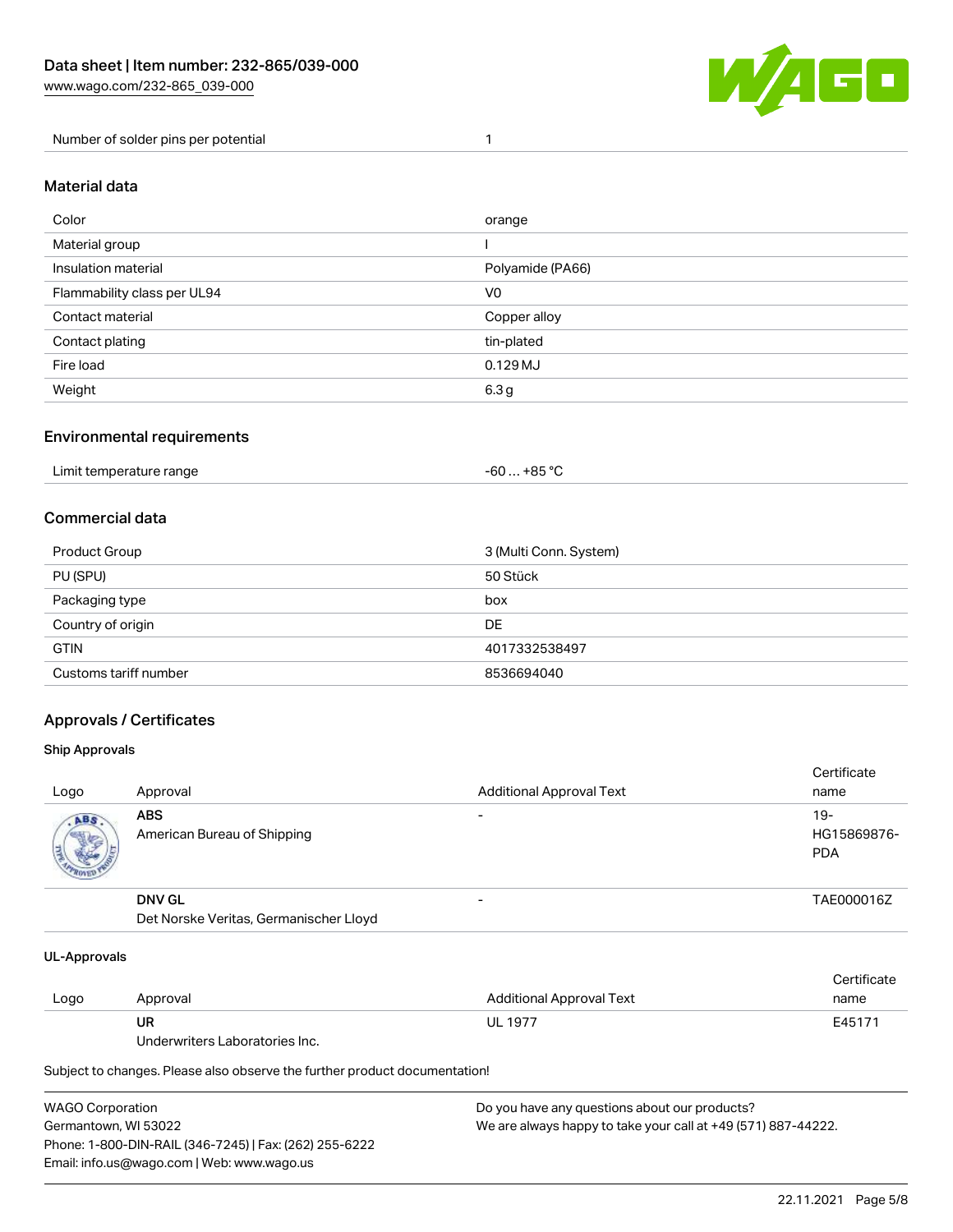



Subject to changes. Please also observe the further product documentation!

WAGO Corporation Germantown, WI 53022 Phone: 1-800-DIN-RAIL (346-7245) | Fax: (262) 255-6222 Email: info.us@wago.com | Web: www.wago.us Do you have any questions about our products? We are always happy to take your call at +49 (571) 887-44222.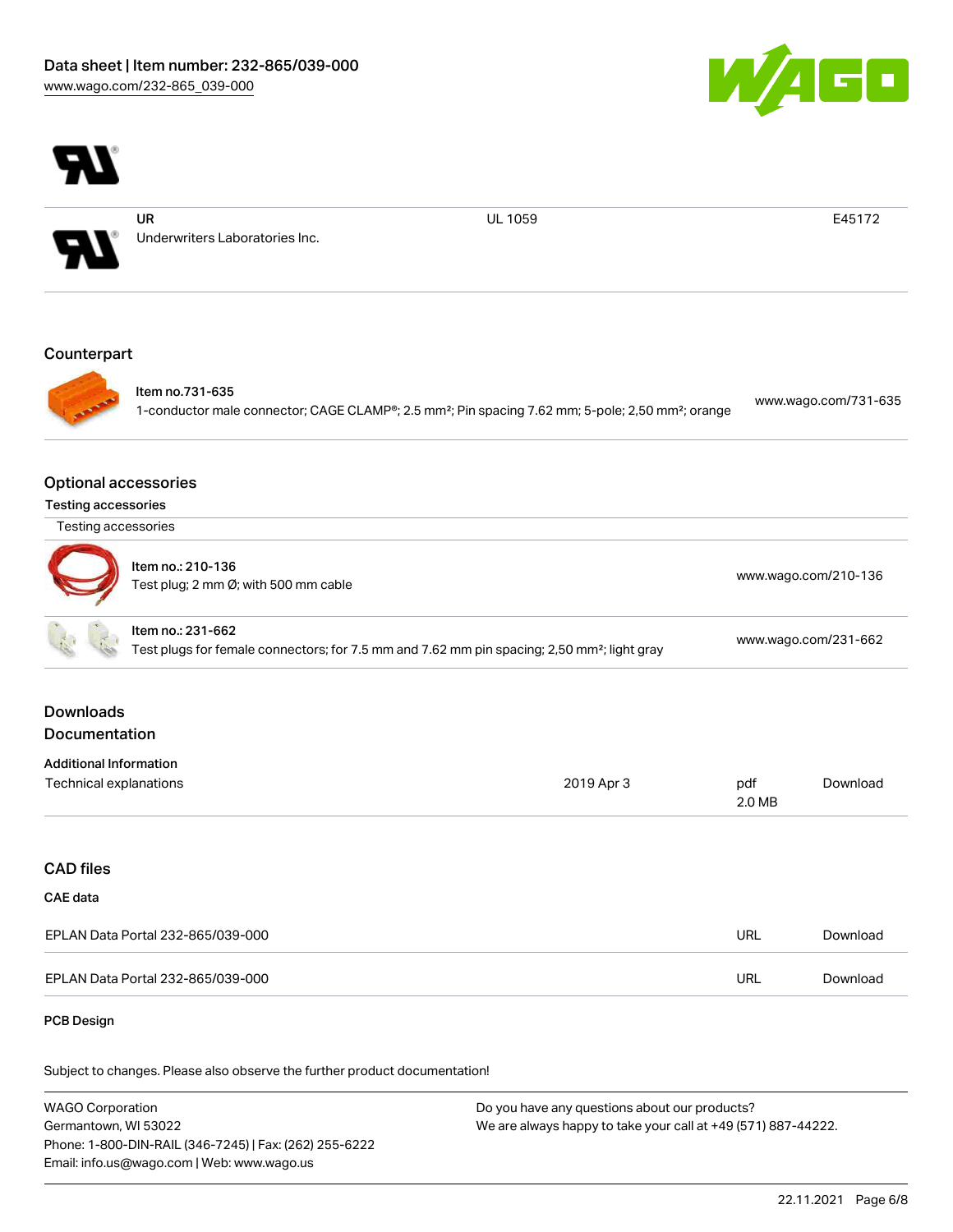

URL [Download](https://www.wago.com/global/d/UltraLibrarian_URLS_232-865_039-000)

Symbol and Footprint 232-865/039-000

CAx data for your PCB design, consisting of "schematic symbols and PCB footprints", allow easy integration of the WAGO component into your development environment.

#### Supported formats:

- П Accel EDA 14 & 15
- $\blacksquare$ Altium 6 to current version
- $\blacksquare$ Cadence Allegro
- $\blacksquare$ **DesignSpark**
- $\blacksquare$ Eagle Libraries
- $\blacksquare$ KiCad
- $\blacksquare$ Mentor Graphics BoardStation
- $\blacksquare$ Mentor Graphics Design Architect
- $\blacksquare$ Mentor Graphics Design Expedition 99 and 2000
- $\blacksquare$ OrCAD 9.X PCB and Capture
- П PADS PowerPCB 3, 3.5, 4.X, and 5.X
- $\blacksquare$ PADS PowerPCB and PowerLogic 3.0
- $\blacksquare$ PCAD 2000, 2001, 2002, 2004, and 2006
- $\blacksquare$ Pulsonix 8.5 or newer
- $\blacksquare$ **STL**
- $\blacksquare$ 3D STEP
- $\blacksquare$ TARGET 3001!
- $\blacksquare$ View Logic ViewDraw
- П Quadcept
- $\blacksquare$ Zuken CadStar 3 and 4
- $\blacksquare$ Zuken CR-5000 and CR-8000

PCB Component Libraries (EDA), PCB CAD Library Ultra Librarian

#### Environmental Product Compliance

#### Compliance Search

| Environmental Product Compliance 232-865/039-000                                    | URL | Download |
|-------------------------------------------------------------------------------------|-----|----------|
| THT female header; angled; Pin spacing 7.62 mm; 5-pole; Locking lever; 0.6 x 1.0 mm |     |          |
| solder pin; orange                                                                  |     |          |

#### Installation Notes

Subject to changes. Please also observe the further product documentation!

WAGO Corporation Germantown, WI 53022 Phone: 1-800-DIN-RAIL (346-7245) | Fax: (262) 255-6222 Email: info.us@wago.com | Web: www.wago.us